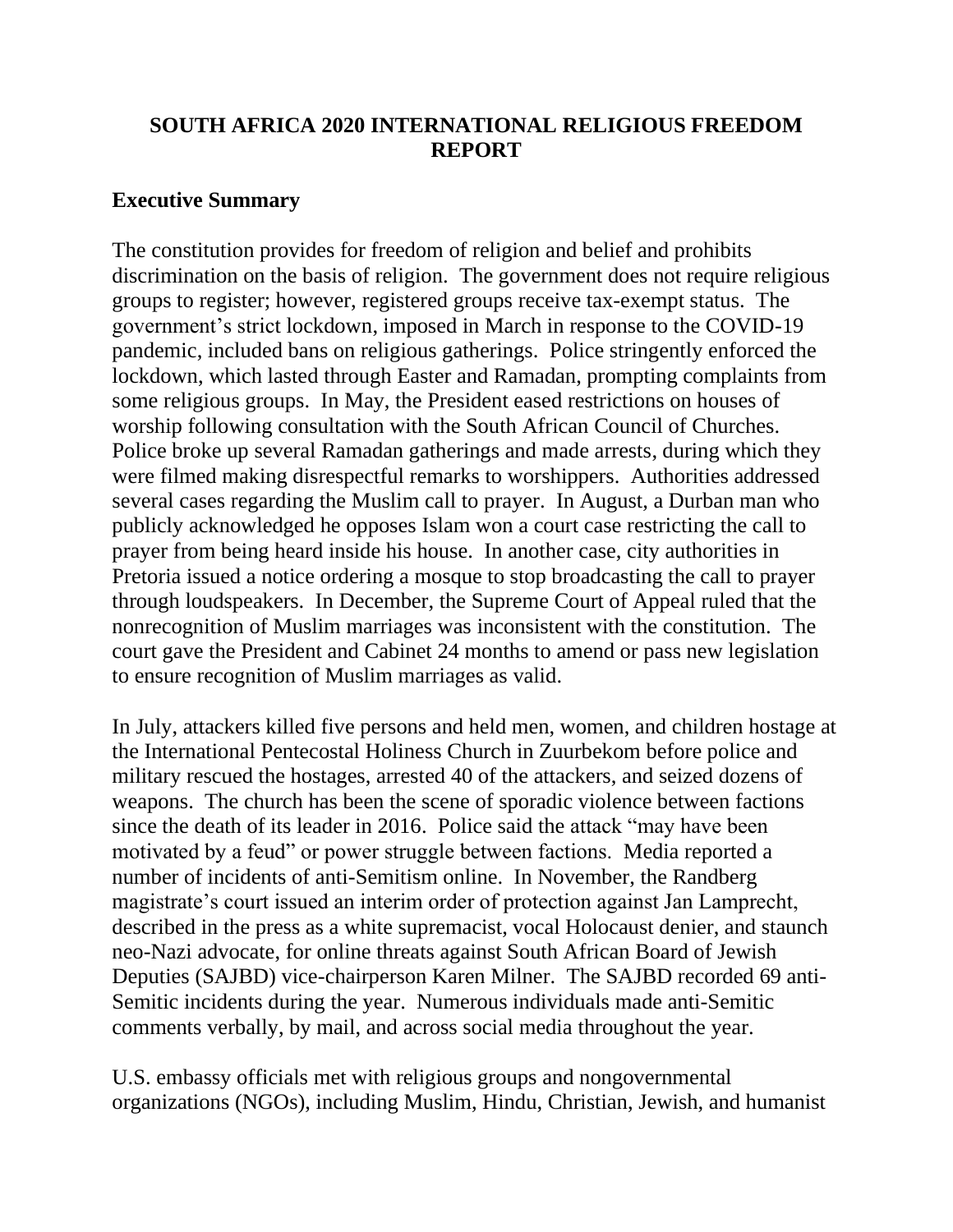representatives, to gauge and discuss issues of religious freedom, including cases of anti-Semitism and anti-Muslim sentiment, and pending draft legislation that remained stalled in committees at year's end: the Prevention and Combating of Hate Crimes and Hate Speech Bill, the Muslim Marriages Bill, and a proposed draft bill that would require religious institutions to register with the government to operate.

### **Section I. Religious Demography**

The U.S. government estimates the total population at 56.5 million (midyear 2020 estimate). According to a 2010 Pew Research Center report, 81 percent of the population is Christian. Approximately 15 percent of the population adheres to no particular religion or declined to indicate an affiliation; some of these individuals likely adhere to indigenous beliefs. Muslims constitute 1.7 percent of the population, of whom the great majority is Sunni. Shia religious leaders estimate that not more than 3 percent of the Muslim population is Shia. Hindus, Jews, Buddhists, and adherents of traditional indigenous beliefs together constitute less than 4 percent of the population. Many indigenous persons adhere to a belief system combining Christian and indigenous religious practices. The Church of Scientology estimates it has approximately 100,000 members.

The Pew Research Center estimates 84 percent of the Christian population is Protestant, 11 percent Roman Catholic, and 5 percent other denominations (as of 2010). African independent churches constitute the largest group of Christian churches, including the Zion Christian Church (approximately 11 percent of the population), the Apostolic Church (approximately 10 percent), and charismatic groups. Other Christian groups include Methodists, Anglicans, Baptists, Lutherans, Presbyterians, Seventh-day Adventists, and members of the Greek Orthodox, Dutch Reformed, The Church of Jesus Christ of Latter-day Saints, Assemblies of God, and Congregational Churches.

Persons of Indian or other Asian heritage account for 2.5 percent of the total population. Approximately half of the ethnic Indian population is Hindu, and the majority reside in KwaZulu-Natal Province. The Muslim community includes Cape Malays of Malayan-Indonesian descent, individuals of Indian or Pakistani descent, and approximately 70,000 Somali nationals and refugees. The SAJBD estimates the Jewish community at 60,000 persons, the majority of whom live in Johannesburg and Cape Town.

### **Section II. Status of Government Respect for Religious Freedom**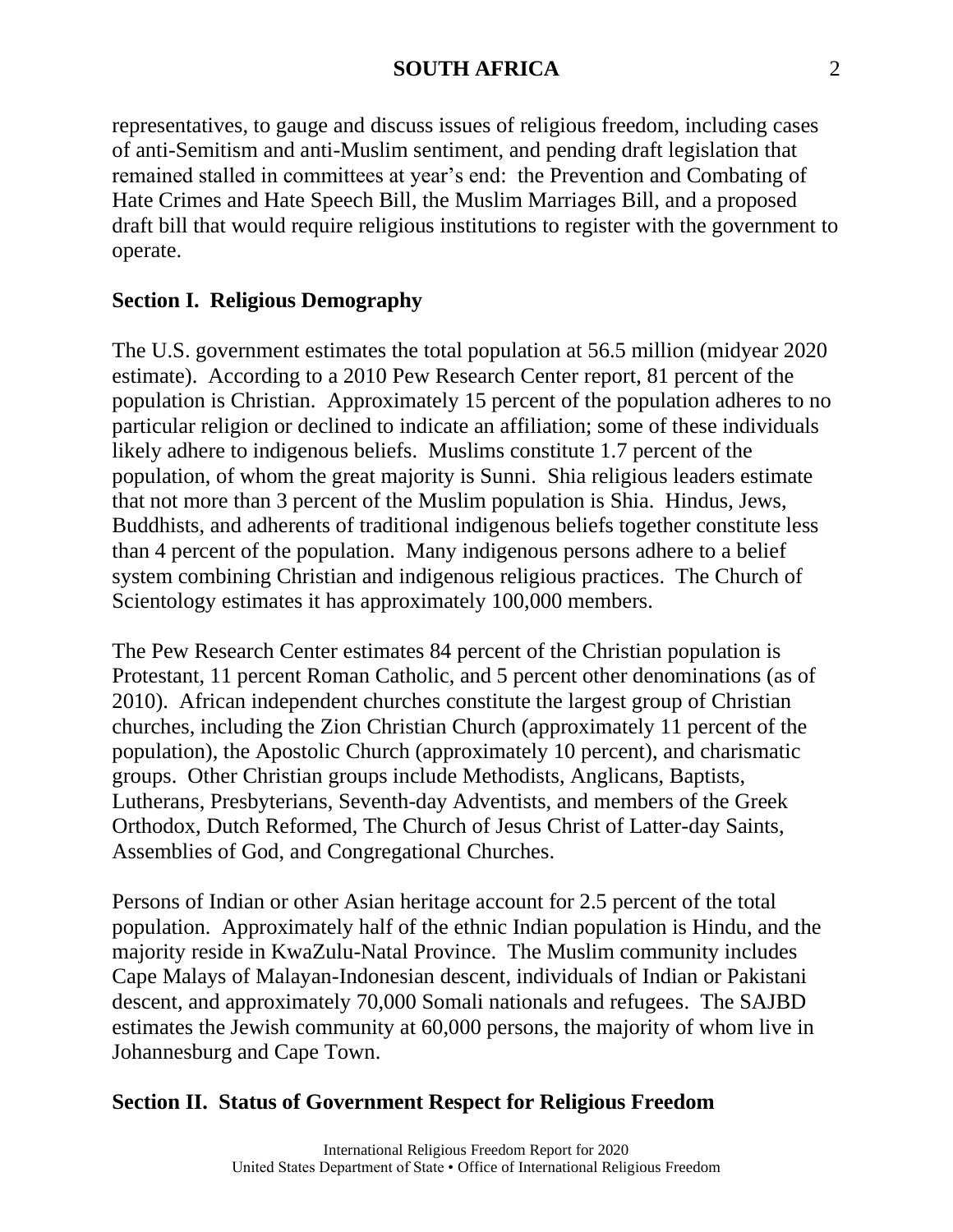#### **Legal Framework**

The constitution provides for freedom of religion and belief, including the right to form, join, and maintain religious associations. It prohibits religious discrimination and specifies freedom of expression does not extend to advocacy of hatred based on religion. The constitution permits legislation recognizing systems of personal and family law to which persons professing a particular religion adhere. It also allows religious observances in state or state-supported institutions, provided they are voluntary and conducted on an equitable basis. These rights may be limited for reasons that are "reasonable and justifiable in an open and democratic society based on human dignity, equality, and freedom" and take account of "all relevant factors." Cases of discrimination against persons on the grounds of religion may be taken to equality courts, the South African Human Rights Commission, and the Constitutional Court. The constitution also provides for the promotion and respect of languages used for religious purposes, including, but not limited to, Arabic, Hebrew, and Sanskrit.

The constitution establishes and governs the operation of the Commission for the Promotion and Protection of the Rights of Cultural, Religious, and Linguistic Communities (CRL), which has the mission of fostering the rights of communities to freely observe and practice their cultures, religions, and language. The CRL is an independent national government institution whose chair is appointed by the President and whose commissioners include members of the clergy, scholars, and politicians, among others.

The law does not require religious groups to register; however, registered religious and other nonprofit groups may qualify as public benefit organizations, allowing them to open bank accounts and exempting them from paying income tax. To register as a public benefit organization, groups must submit a nonprofit organization application, including their constitution, contact information, list of officers, and documentation stating they meet a number of prescribed requirements that largely ensure accounting and tax compliance, to the provincial social development office. A group registers once with the local office and its status then applies nationwide. Once registered, the group must submit annual reports on any changes to this information, important achievements and meetings, and financial information, as well as an accountant's report.

The government allows but does not require religious education in public schools but prohibits advocating the tenets of a particular religion.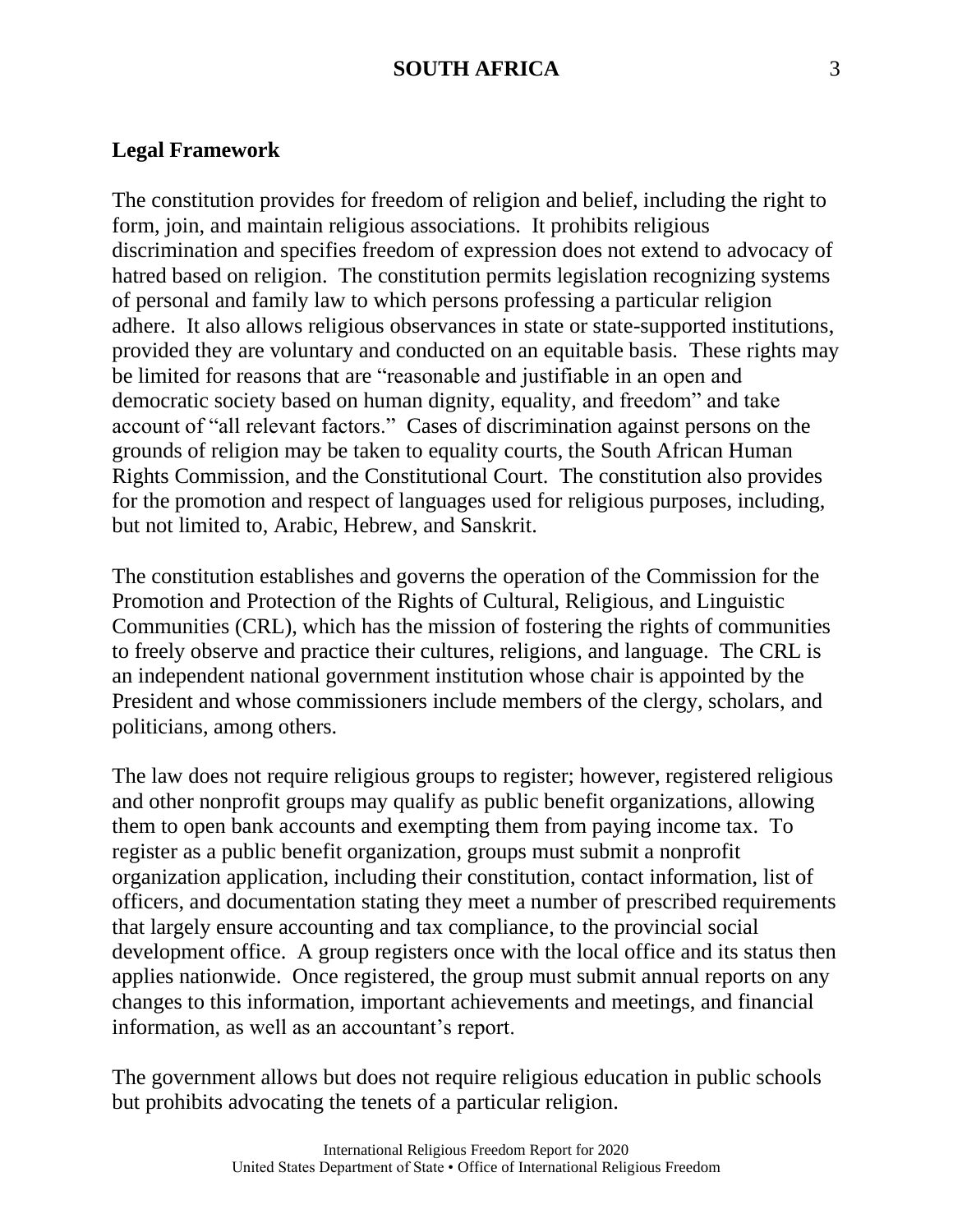The law recognizes civil, customary, and same-sex unions, but does not recognize religious marriages. Civil marriages do not allow polygamy. The law allows for marriages to be conducted under customary law; however, it applies only to "those customs and usages traditionally observed among the indigenous African people."

The constitution grants detained persons visitation rights with their chosen religious counselor.

The country is a party to the International Covenant on Civil and Political Rights.

#### **Government Practices**

The government's strict lockdown, imposed in March in response to the COVID-19 pandemic, included bans on religious gatherings. Police stringently enforced the lockdown, which lasted through Easter and Ramadan, prompting complaints from some religious groups. Police broke up several Ramadan gatherings and made arrests, during which they were filmed making disrespectful remarks to worshippers. The Police Minister later apologized for the remarks. In May, the President eased restrictions on houses of worship following consultation with the South African Council of Churches. The revised regulations limited gatherings to 50 persons. Some church leaders said the limit was too small. Bishop Bheki Ngcobo of the South African Zionist Church demanded "compensation" from the state for the months of closure. Police arrested Ngcobo in May for violating the lockdown; he also called on Christians to disobey the President's order regarding the size of religious gatherings. Authorities released Ngcobo after he admitted guilt and paid a fine of 1500 rand (\$100).

Home Affairs Minister Aaron Motsoaledi said in June that he would not put in place interim measures to legalize the religious marriages of Muslims who died of COVID-19. As the state does not recognize religious marriages, the law particularly impacts Muslims who do not undertake civil marriages because of the prohibition against polygamy in civil unions. Women's rights organizations, human rights advocates, and some Muslim leaders stated they had sought legislation to provide legal recognition of Muslim religious marriages for many years, but the problem became acute during the COVID-19 pandemic. They noted that the Muslim Marriages Bill has not made any progress in parliament since it was introduced in 2010. Some individuals said the Minister's declaration that he could not legally recognize Islamic religious marriages meant that death certificates issued for decedents married under Islamic religious rites listed them as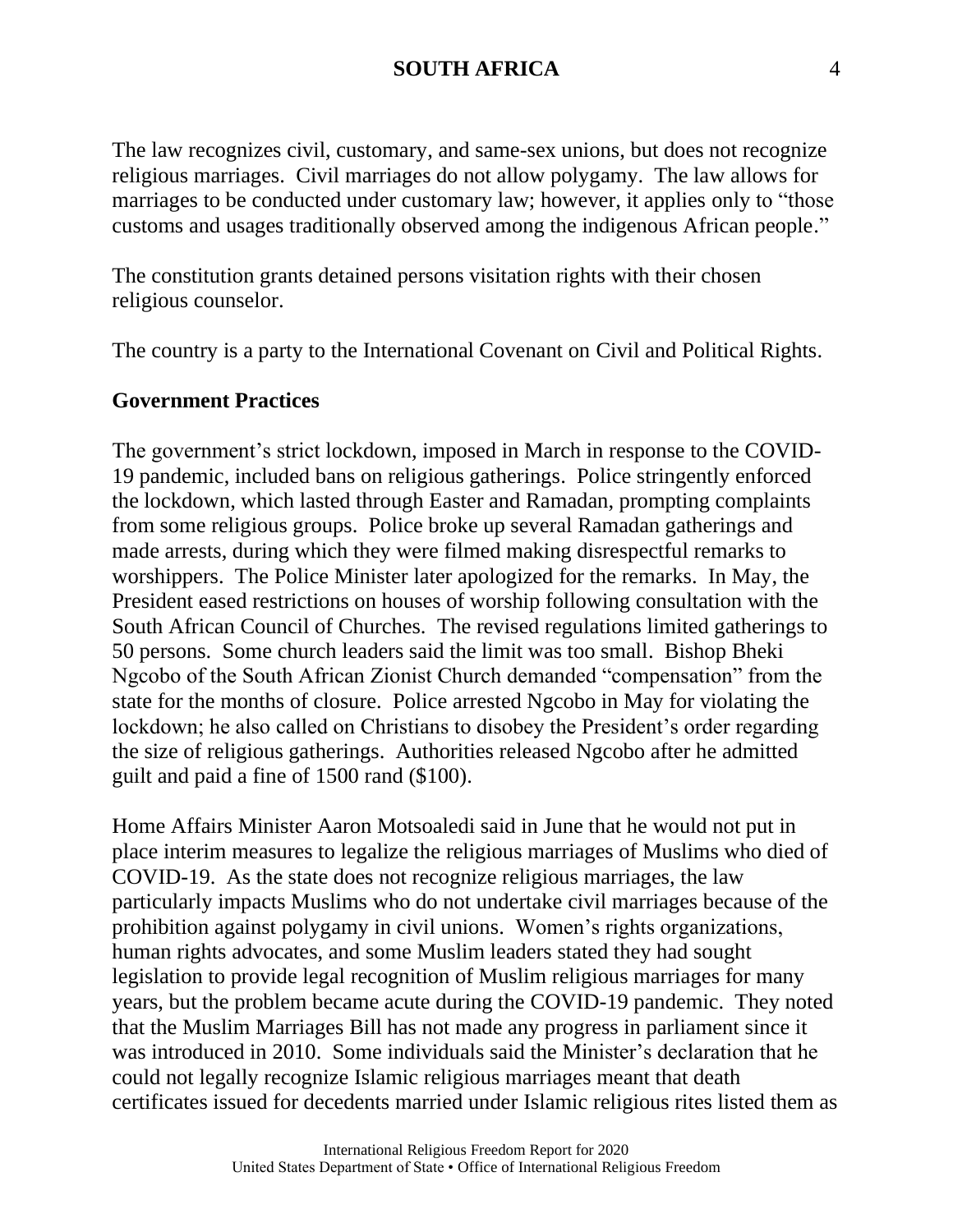"never married," which they said caused both insult as well as hardship to survivors with regard to their benefits and inheritance. Following Motsoaledi's remarks, the Supreme Court of Appeal in December upheld a 2018 ruling of the Western Cape High Court that declared unconstitutional the nonrecognition of Muslim marriages. The court said the nonrecognition violated women and children's constitutional rights and gave the government 24 months from its ruling to either enact new legislation or amend the existing legislation to ensure recognition of Muslim marriages as valid marriages.

In August, a Durban man who publicly acknowledged he opposes Islam won a court case restricting the call to prayer from being heard inside his house. The complainant told the court that the Madrasah Taleemuddeen Islamic Institute, which is situated approximately 65 feet from his house, sounded its call to prayer five times a day, with its first call at 3:30 a.m. The judge at the KwaZulu-Natal High Court ordered the mosque to reduce the volume of its call to prayer to ensure it was not audible inside the neighbor's house. The complainant argued that the prayer call deprived him of enjoyment of his property rights and gave the neighborhood a "distinct Muslim atmosphere." The Islamic Institute stated its intention to appeal the ruling. Several academics, human rights advocates, and leaders of Muslim organizations described the ruling as "shocking" and in conflict with constitutionally protected rights. City authorities in Pretoria issued a notice on August 28 ordering a mosque to stop broadcasting the call to prayer through loudspeakers. Faisal Suliman, chairman of the South Africa Muslims Network, urged the Muslim community to challenge both orders.

In January, the South African National Defense Force (SANDF) withdrew charges against Major Fatima Isaacs, who in 2019 was charged with disobeying a lawful instruction for refusing to remove the hijab she had worn under her military beret for more than a decade. Isaacs had previously been granted interim relief while the SANDF reviewed its dress code.

In July, the new CRL chair stated, "The issue of regulation of religion is still on the plate….Parliament will have to take a position on whether religion is regulated or not." Several groups, including the Southern Africa Catholic Bishops' Conference, the nonprofit Christian organization Freedom of Religion South Africa, and the International Institute for Religious Freedom, stated their continued opposition to a 2016 CRL legislative proposal requiring religious groups to register, on the grounds that it would restrict their religious freedom. The proposal would require religious groups to register formally with the government and would create a peer review council, consisting of representatives from various religious groups, which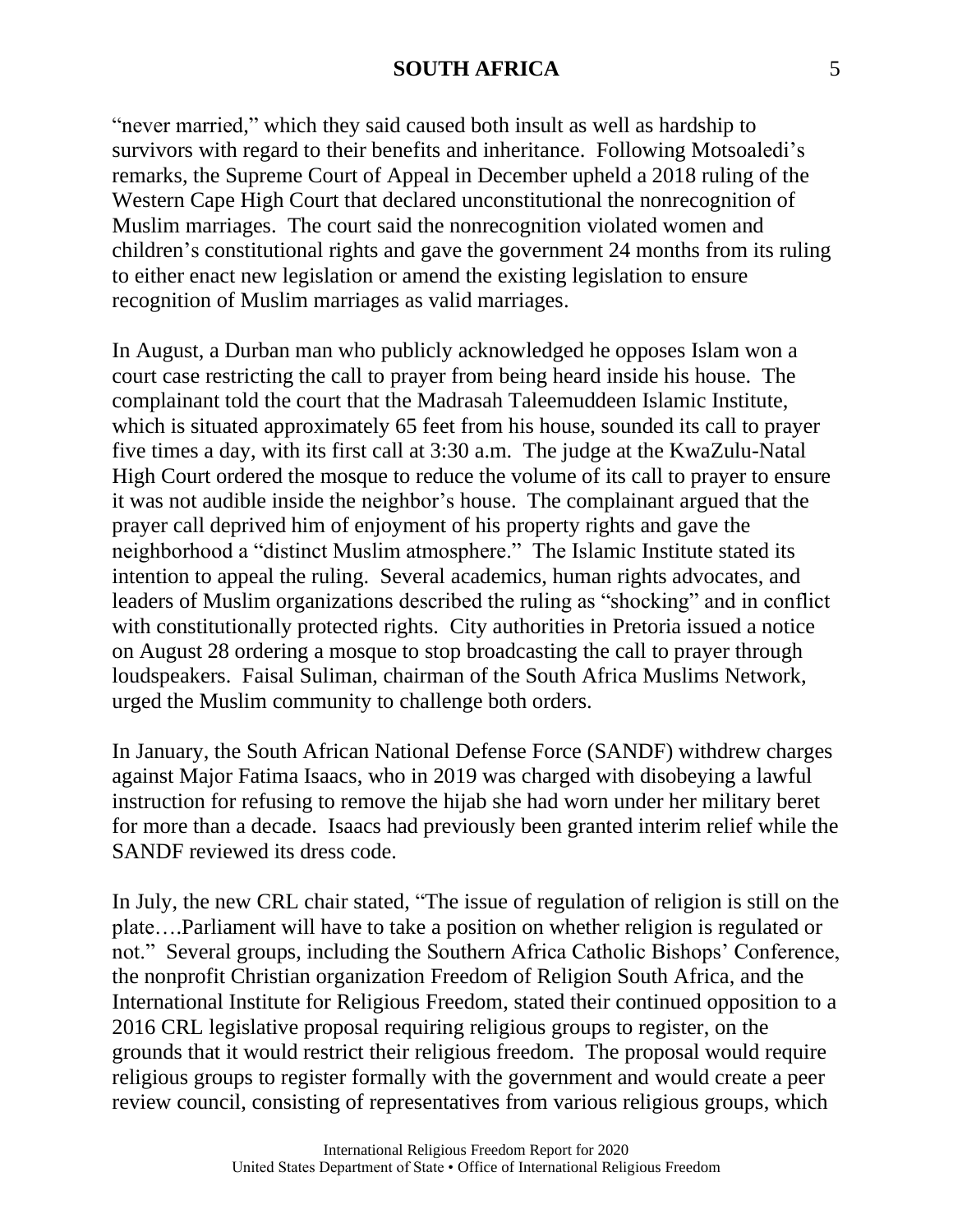would grant organizations and individual religious leaders' permission to operate. The proposal remained with the parliamentary Portfolio Committee on Cooperative Governance and Traditional Affairs at year's end.

Throughout the year, CRL examined allegations of sexual abuse, cult-like practices, and financial malfeasance against leaders of various religious organizations in a continued push to protect congregants from abuse and fraud. In December, the Johannesburg High Court dismissed an application by Bishop Stephen Zondo of the Rivers of Living Waters Church to stop the CRL Commission from holding public hearings on allegations of sexual abuse against him. The CRL also launched an investigation into the KwaSizabantu Mission after media outlet *News24* documented allegations of sexual assault, psychological and physical abuse, and financial crimes. The self-proclaimed Malawian prophet and owner of an international investment company, Shepherd Bushiri, and his wife faced charges of defrauding congregants of the Enlightened Christian Gathering. After they fled to Malawi in November, South Africa served Malawi with an extradition request for the couple that included charges of theft, fraud, forgery, rape, and failing to comply with bail conditions in South Africa.

In November, a district court judge in Randburg sentenced Matome Letsoalo, a freelance writer, to three years' imprisonment, suspended for five years, for threatening and abusive social media messages sent to the Jewish community and the SAJBD. According to media reports, this was the first criminal conviction resulting from an anti-Semitism case in the country. The tweets included swastikas, burning Israeli flags, and text, including, "@SAJBD The #Holocaust Will be like a Picnic When we are done with all you Zionist Bastards. [Expletive] All of You." The judge noted that the sentence was the maximum term allowed by law and the suspension was due to Letsoala's guilty plea. The judge further stated that his messages were "hateful" and against the constitution, and anti-Semitic messages were becoming all too prevalent in the country. The SAJBD national director welcomed the outcome as an important precedent and said the verdict sent a "strong message that threatening and hate-filled attacks on the Jewish community" would not be tolerated.

During the year, the draft Prevention and Combating of Hate Crimes and Hate Speech Bill, first introduced in 2018, remained stalled in the justice committee, and no debates occurred. A ruling by the Constitutional Court concerning the definition of hate speech as it relates to the decade-old John Qwelane case was expected in 2021 and observers said it would have a bearing on parliamentarian deliberations. The hate speech bill would criminalize any action or statement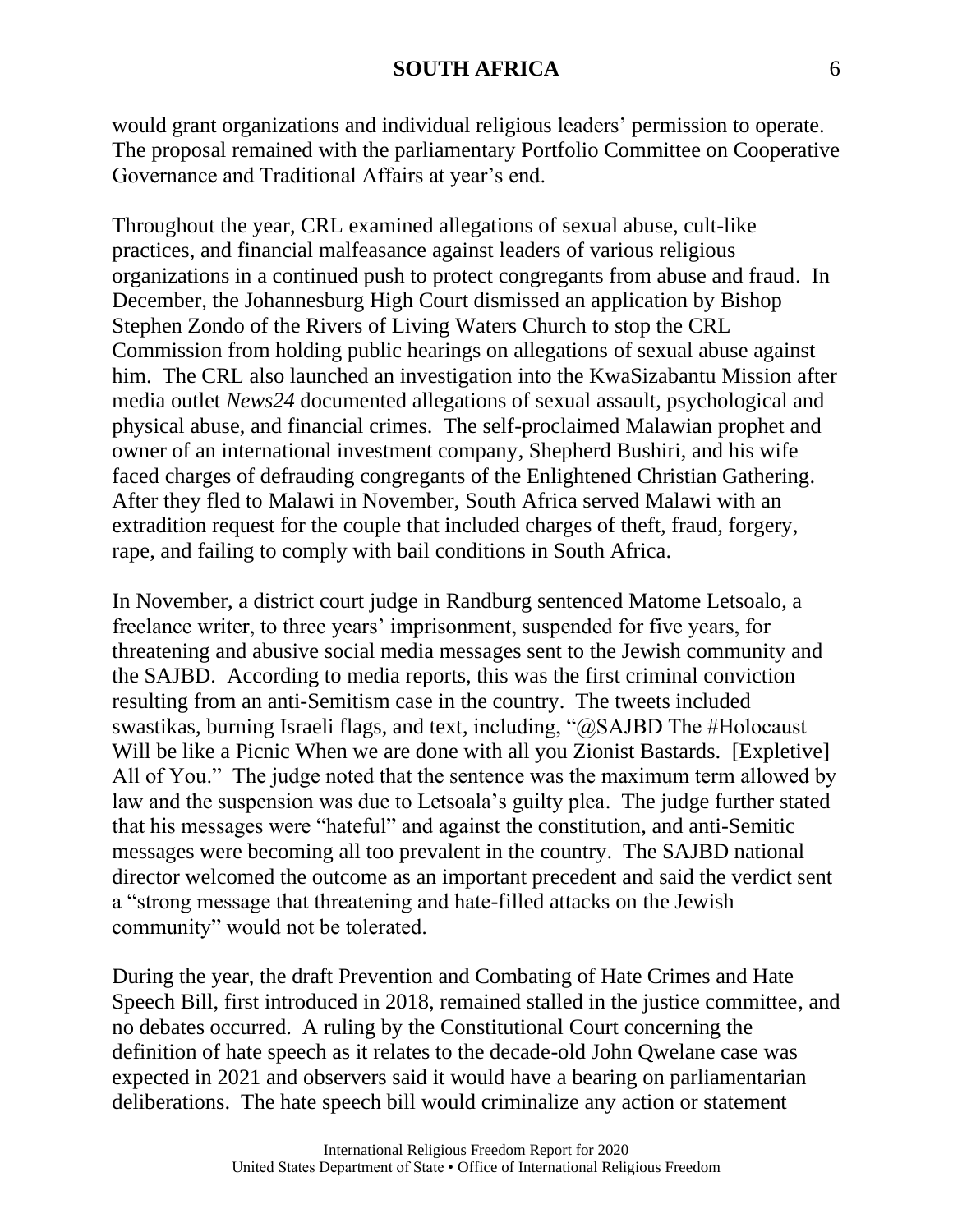motivated by bias or hatred towards an individual based upon a number of categories, including his or her ethnicity, nationality, religion, sexual and gender identity, health status, employment status or type, or physical ability. The bill would provide law enforcement officials and courts increased authority to arrest and punish offenders, and it would mandate prison sentences of up to three years for first-time offenses. Opponents to the bill, including religious figures, media representatives, civil society groups and NGOs, stated the bill's definition of hate crimes and speech was too vague and could potentially restrict freedom of religion and speech.

## **Section III. Status of Societal Respect for Religious Freedom**

In July, attackers killed five persons and held men, women, and children hostage at the International Pentecostal Holiness Church in Zuurbekom before police and military rescued the hostages, arrested 40 of the attackers, and seized dozens of weapons. Police stated the attack "may have been motivated by a feud" or power struggle between church factions. The church has been the scene of sporadic violence between factions since the death of its leader, Glayton Modise, in 2016.

The SAJBD recorded 69 anti-Semitic incidents during the year. Numerous individuals made anti-Semitic comments verbally, by mail, and across social media throughout the year.

In June, unknown individuals vandalized three Western Cape Jewish cemeteries. A Jewish group in Strand filed a police complaint after four Jewish gravestones were damaged. In August, vandals knocked over and damaged more than 30 headstones at a Jewish cemetery in Oudtshoorn, east of Cape Town. A local rabbi described the incident as "straight vandalism," stating cemeteries of all faiths had been regularly vandalized in the area.

In November, the Randberg magistrate's court issued an interim order of protection against Jan Lamprecht, described in the press as a white supremacist, vocal Holocaust denier, and staunch neo-Nazi advocate, for online threats against SABJD vice-chairperson Karen Milner. Lamprecht had posted Milner's personal details online, following which she received hate mail. The court ordered Lamprecht to remove anti-Semitic content from his website and all online platforms within 48 hours and to cease harassment of Milner and prohibited him from posting references to her or photos of her online.